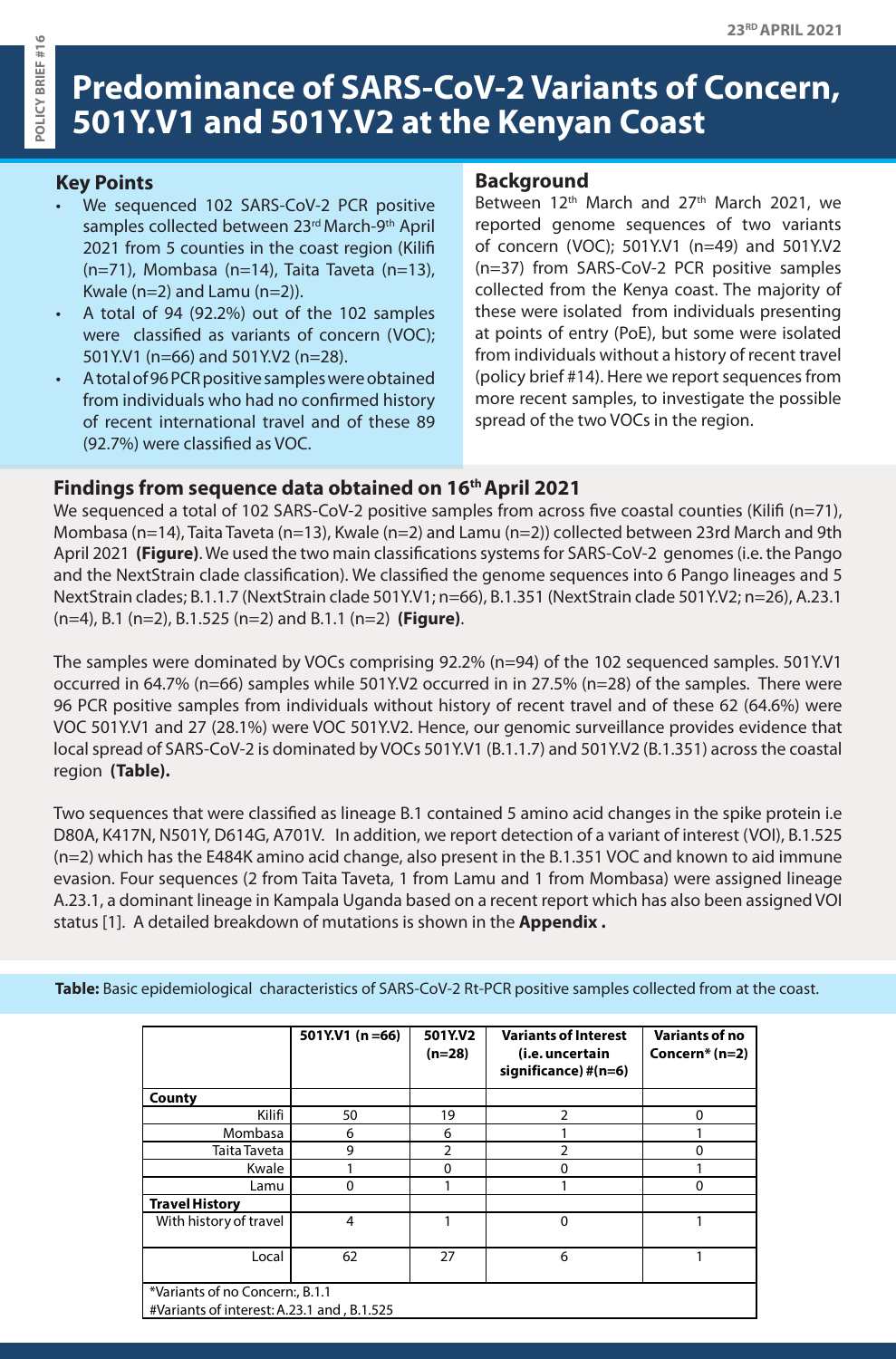

**Figure: Analysis of 102 SARS-CoV-2 sequences from samples collected between 23rd March and 9th April 2021.** (A) A bar plot showing the geographical distribution of the 102 sequenced samples by county (x-axis). (B) A bar plot showing the frequency of lineages (x-axis) circulating in five counties in coastal Kenya based on the 102 sequences. (C) A phylogenetic tree of 102 SARS-CoV-2 sequences from samples collected between 23rd March-9th April 2021 from six coastal counties to gether with 12 reference sequences. The tree diagram shows the relationship between the sequenced genomes (circular tip-points) and the global variants of concern (square tippoints).

## **Implications**

These data suggest that two of the three major SARS-CoV-2 variants of concern (i.e. 501Y.V1 and 501Y.V2) have become the predominant strains in circulation in the coast region of Kenya, with 501Y.V1 most common of the two. Both these two VOC reported are documented to have considerably higher transmissibility compared to the original SARS-CoV-2 Wuhan strain and have been reported to have potential to either more efficiently evade pre-existing natural or vaccine immunity [2] or cause more severe disease [3].

## **Recommendations**

- Continued genomic surveillance of SARS-CoV-2 surveillance across the coastal region.
- Emphasize to the rapid response team (RRT) to collect complete epidemiological information during sample collection, for example recent travel histories.
- There is need to revise the case investigation forms to capture details such as previous testing history and vaccination history to put the VOC infections in proper context.

# **Data availability**

Whole-genome sequence data will be available from the GISAID database to allow access to the global scientific community.

# **References**

- 1. D. Lule Bugembe, M. VTPhan, I. Ssewanyana, et al., A SARS-CoV-2 lineage A variant (A.23.1) with altered spike has emerged and is dominating the current Uganda epidemic , MedRxiv. (2021) 2021.02.08.21251393. https://doi.org/10.1101/2021.02.08.21251393.
- 2. D. Zhou, W. Dejnirattisai, P. Supasa, C. Liu, A.J. et al., Evidence of escape of SARS-CoV-2 variant B.1.351 from natural and vaccine-induced sera, Cell. (2021) 1–14. https://doi.org/10.1016/j.cell.2021.02.037.
- 3. N.G. Davies, C.I. Jarvis, K. van Zandvoort, et al.,, Increased mortality in community-tested cases of SARS-CoV-2 lineage B.1.1.7, Nature. (2021). https://doi.org/10.1038/s41586-021-03426-1.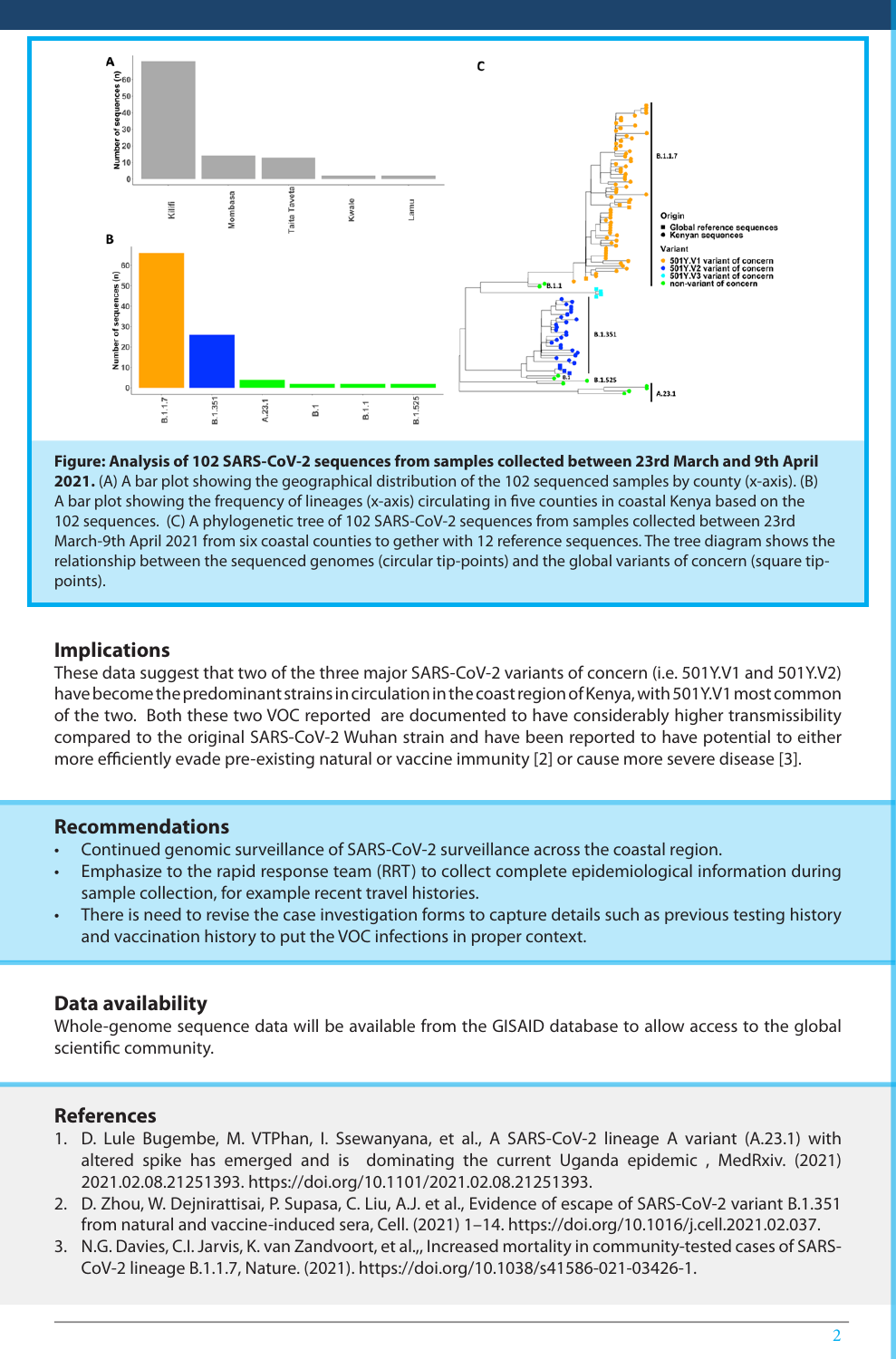#### **Acknowledgements:**

*This work was supported by the National Institute for Health Research (NIHR) (project references 17/63/82 and 16/136/33) using UK aid from the UK Government to support global health research, The UK Foreign, Commonwealth and Development Office and Wellcome Trust (grant# 102975; 220985). The views expressed in this publication are those of the author (s) and not necessarily those of NIHR, the Department of Health and Social Care, Foreign Commonwealth and Development Office, Wellcome Trust or the UK government. In addition, this work was spported by the KEMRI Internal Research Grant (Grant # KEMRI/COV/SPE/012.* 

*This work is supported by the Rapid Response Teams (RRTs) from Kwale, Taita Taveta, Mombasa, Kilifi, Tana River, and Lamu and the dedicated effort from the various health care and testing facilities across the coast region and the country at large.*



**KEMRI** Wellcome Trust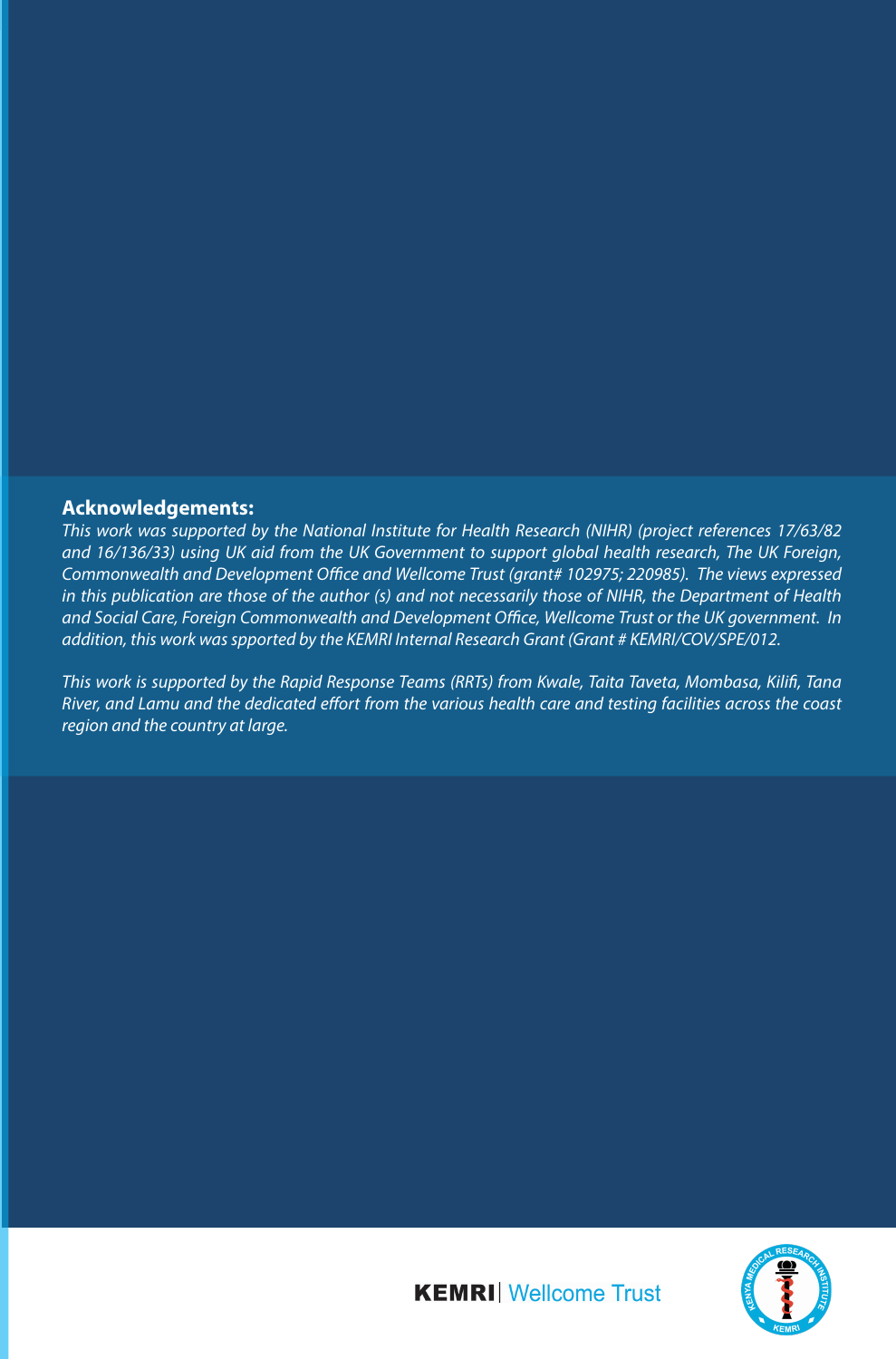**Appendix:** A summary of epidemiological characteristics of SARS-CoV-2 RT-PCR positive samples collected between 23<sup>rd</sup> March and 09<sup>th</sup> April 2021 from five counties in the coastal regions of Kenya. The entries are sorted chronologically from the earliest sample based on the date of sample collection.

| Serial         | NextStrain  | Pango   | date_collected | County       | Gender | Age             | Mutations of interest in the |
|----------------|-------------|---------|----------------|--------------|--------|-----------------|------------------------------|
|                | Clade       | Lineage |                |              |        | (Years)         | spike region                 |
| $\overline{1}$ | 20I/501Y.V1 | B.1.1.7 | 23/03/2021     | Taita        | Male   | 53              | N501Y, A570D, D614G,         |
|                |             |         |                | Taveta       |        |                 | P681H                        |
| $\overline{2}$ | 20I/501Y.V1 | B.1.1.7 | 23/03/2021     | Taita        | Male   | $\overline{50}$ | N501Y, A570D, D614G,         |
|                |             |         |                | Taveta       |        |                 | P681H                        |
| $\overline{3}$ | 20I/501Y.V1 | B.1.1.7 | 23/03/2021     | Kwale        | Female | 30              | N501Y, A570D, D614G,         |
|                |             |         |                |              |        |                 | P681H                        |
| $\overline{4}$ | 19B         | A.23.1  | 24/03/2021     | <b>Taita</b> | Male   | $\overline{2}$  | None                         |
|                |             |         |                | Taveta       |        |                 |                              |
| 5              | 20I/501Y.V1 | B.1.1.7 | 24/03/2021     | Taita        | Female | 22              | N501Y, A570D, D614G,         |
|                |             |         |                | Taveta       |        |                 | P681H                        |
| 6              | 20I/501Y.V1 | B.1.1.7 | 25/03/2021     | Kilifi       | Male   | 22              | N501Y, A570D, D614G,         |
|                |             |         |                |              |        |                 | P681H                        |
| $\overline{7}$ | 19B         | A.23.1  | 25/03/2021     | Lamu         | Male   | 29              | None                         |
| $\,8\,$        | 20H/501Y.V2 | B.1.351 | 26/03/2021     | Mombasa      | Male   | 18              | D80A, K417N, N501Y,          |
|                |             |         |                |              |        |                 | D614G, A701V                 |
| $\overline{9}$ | 20H/501Y.V2 | B.1.351 | 26/03/2021     | Mombasa      | Male   | $\overline{22}$ | D80A, K417N, N501Y,          |
|                |             |         |                |              |        |                 | D614G, A701V                 |
| 10             | 20I/501Y.V1 | B.1.1.7 | 28/03/2021     | Mombasa      | Male   | 51              | N501Y, A570D, D614G,         |
|                |             |         |                |              |        |                 | P681H                        |
| 11             | 20I/501Y.V1 | B.1.1.7 | 28/03/2021     | Mombasa      | Female | 51              | N501Y, A570D, D614G,         |
|                |             |         |                |              |        |                 | P681H                        |
| 12             | 20H/501Y.V2 | B.1     | 28/03/2021     | Mombasa      | Male   | $\overline{15}$ | D80A, K417N, N501Y,          |
|                |             |         |                |              |        |                 | D614G, A701V                 |
| 13             | 20H/501Y.V2 | B.1.351 | 28/03/2021     | Mombasa      | Female | 40              | D80A, K417N, N501Y,          |
|                |             |         |                |              |        |                 | D614G, A701V                 |
| 14             | 20I/501Y.V1 | B.1.1.7 | 28/03/2021     | Mombasa      | Male   | $\overline{25}$ | N501Y, A570D, D614G,         |
|                |             |         |                |              |        |                 | P681H                        |
| 15             | 19B         | A.23.1  | 28/03/2021     | Taita        | Male   | 57              | E484K                        |
|                |             |         |                | Taveta       |        |                 |                              |
| 16             | 20H/501Y.V2 | B.1.351 | 29/03/2021     | Kilifi       | Female | 32              | D80A, K417N, E484K,          |
|                |             |         |                |              |        |                 | N501Y, D614G, A701V          |
| 17             | 20H/501Y.V2 | B.1.351 | 29/03/2021     | Kilifi       | Male   | $\overline{7}$  | D80A, K417N, E484K,          |
|                |             |         |                |              |        |                 | N501Y, D614G, A701V          |
| 18             | 20I/501Y.V1 | B.1.1.7 | 29/03/2021     | Kilifi       | Male   | 66              | N501Y, A570D, D614G,         |
|                |             |         |                |              |        |                 | P681H                        |
| 19             | 20H/501Y.V2 | B.1.351 | 29/03/2021     | Kilifi       | Male   | 37              | D80A, K417N, E484K,          |
|                |             |         |                |              |        |                 | N501Y, D614G, A701V          |
| 20             | 20H/501Y.V2 | B.1.351 | 29/03/2021     | Kilifi       | Male   | 36              | D80A, K417N, E484K,          |
|                |             |         |                |              |        |                 | N501Y, D614G, A701V          |
| 21             | 20H/501Y.V2 | B.1.351 | 29/03/2021     | Kilifi       | Male   | 37              | D80A, K417N, E484K,          |
|                |             |         |                |              |        |                 | N501Y, D614G, A701V          |
| 22             | 20I/501Y.V1 | B.1.1.7 | 29/03/2021     | Kilifi       | Male   | 40              | N501Y, A570D, D614G,         |
|                |             |         |                |              |        |                 | P681H                        |
| 23             | 20I/501Y.V1 | B.1.1.7 | 29/03/2021     | Kilifi       | Female | $\overline{27}$ | N501Y, D614G, P681H          |
| 24             | 20I/501Y.V1 | B.1.1.7 | 29/03/2021     | Kilifi       | Male   | 36              | N501Y, A570D, D614G,         |
|                |             |         |                |              |        |                 | P681H                        |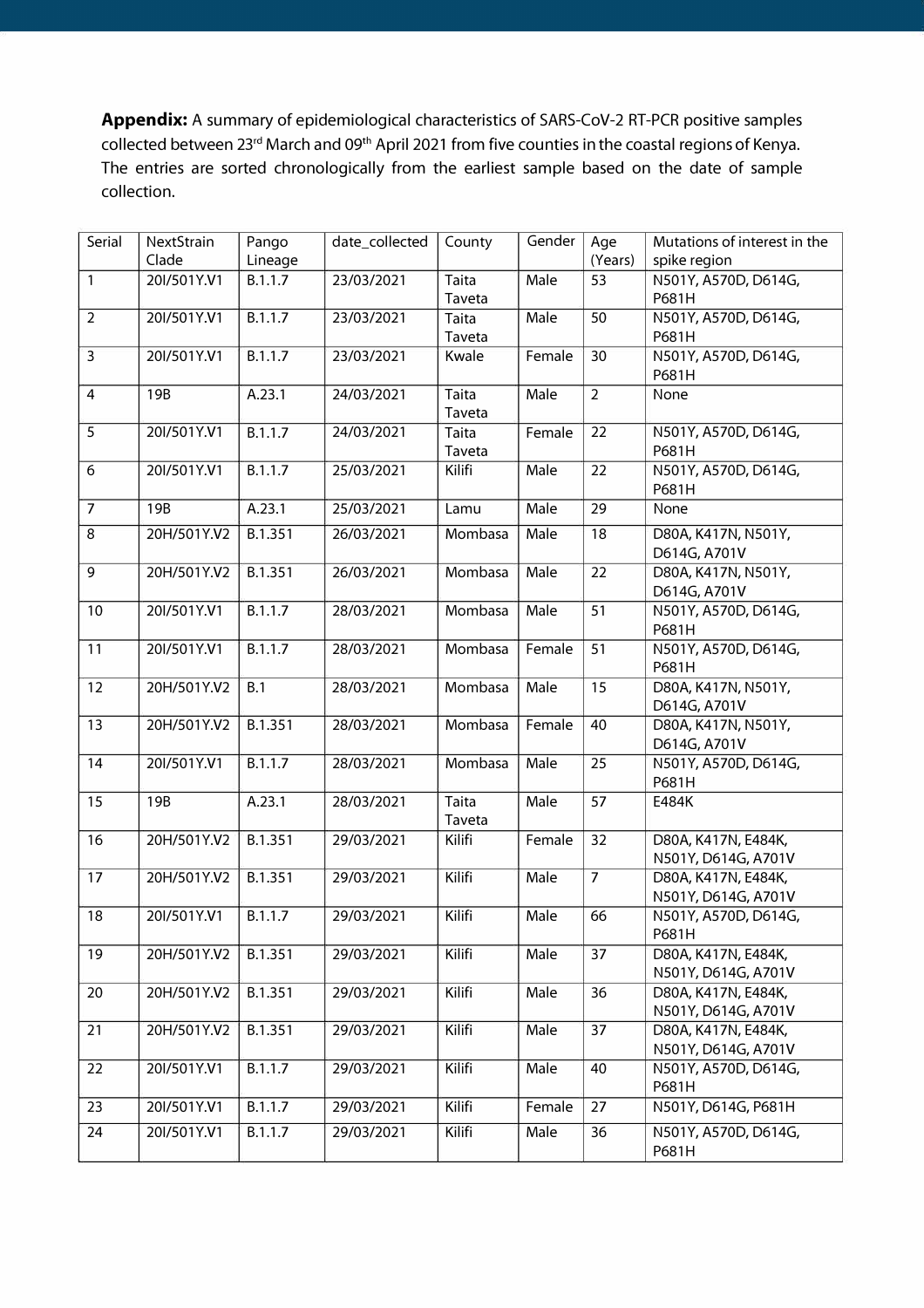| 25 | 20I/501Y.V1 | B.1.1.7 | 29/03/2021 | Kilifi          | Female | 28           | N501Y, A570D, D614G,                       |
|----|-------------|---------|------------|-----------------|--------|--------------|--------------------------------------------|
| 26 | 20I/501Y.V1 | B.1.1.7 | 29/03/2021 | Kilifi          | Male   | 40           | P681H<br>N501Y, A570D, D614G,              |
|    |             |         |            |                 |        |              | P681H                                      |
| 27 | 20I/501Y.V1 | B.1.1.7 | 29/03/2021 | Kilifi          | Female | 43           | N501Y, A570D, D614G,<br>P681H              |
| 28 | 20H/501Y.V2 | B.1.351 | 29/03/2021 | Kilifi          | Male   | 47           | D80A, K417N, E484K,<br>N501Y, D614G, A701V |
| 29 | 20H/501Y.V2 | B.1.351 | 29/03/2021 | Kilifi          | Male   | 38           | D80A, K417N, E484K,                        |
|    |             |         |            |                 |        |              | N501Y, D614G, A701V                        |
| 30 | 20I/501Y.V1 | B.1.1.7 | 29/03/2021 | Kilifi          | Female | 47           | N501Y, A570D, D614G,<br>P681H              |
| 31 | 20I/501Y.V1 | B.1.1.7 | 29/03/2021 | Kilifi          | Male   | 32           | N501Y, A570D, D614G,<br>P681H              |
| 32 | 20I/501Y.V1 | B.1.1.7 | 29/03/2021 | Kilifi          | Female | 33           | N501Y, A570D, D614G,<br>P681H              |
| 33 | 20H/501Y.V2 | B.1.351 | 29/03/2021 | Kilifi          | Male   | 56           | D80A, K417N, E484K,<br>N501Y, D614G, A701V |
| 34 | 20I/501Y.V1 | B.1.1.7 | 29/03/2021 | Taita<br>Taveta | Male   | $\mathbf{1}$ | N501Y, A570D, D614G,<br>P681H              |
| 35 | 20I/501Y.V1 | B.1.1.7 | 29/03/2021 | Taita<br>Taveta | Male   | 63           | N501Y, A570D, D614G,<br>P681H              |
| 36 | 20I/501Y.V1 | B.1.1.7 | 29/03/2021 | Taita           | Female | 32           | N501Y, A570D, D614G,                       |
| 37 | 20H/501Y.V2 | B.1.351 |            | Taveta          |        | 54           | P681H                                      |
|    |             |         | 30/03/2021 | Kilifi          | Female |              | D80A, K417N, E484K,<br>N501Y, D614G, A701V |
| 38 | 20H/501Y.V2 | B.1.351 | 30/03/2021 | Kilifi          | Female | 49           | D80A, K417N, E484K,<br>N501Y, D614G, A701V |
| 39 | 19B         | A.23.1  | 30/03/2021 | Mombasa         | Male   | 40           | None                                       |
| 40 | 20I/501Y.V1 | B.1.1.7 | 30/03/2021 | Mombasa         | Male   | 25           | N501Y, A570D, D614G,<br>P681H              |
| 41 | 20I/501Y.V1 | B.1.1.7 | 30/03/2021 | Kilifi          | Male   | 54           | N501Y, A570D, D614G,<br>P681H              |
| 42 | 20I/501Y.V1 | B.1.1.7 | 30/03/2021 | Kilifi          | Male   | 43           | N501Y, A570D, D614G,<br>P681H              |
| 43 | 20I/501Y.V1 | B.1.1.7 | 30/03/2021 | Kilifi          | Male   | 51           | N501Y, A570D, D614G,<br>P681H              |
| 44 | 20I/501Y.V1 | B.1.1.7 | 30/03/2021 | <b>Kilifi</b>   | Male   | 32           | N501Y, A570D, D614G,<br>P681H              |
| 45 | 20I/501Y.V1 | B.1.1.7 | 30/03/2021 | Kilifi          | Male   | 50           | N501Y, A570D, D614G,<br>P681H              |
| 46 | 20I/501Y.V1 | B.1.1.7 | 30/03/2021 | Kilifi          | Male   | 56           | N501Y, A570D, D614G,<br>P681H              |
| 47 | 20I/501Y.V1 | B.1.1.7 | 30/03/2021 | Taita<br>Taveta | Female | 48           | N501Y, A570D, D614G,<br>P681H              |
| 48 | 20I/501Y.V1 | B.1.1.7 | 30/03/2021 | Taita<br>Taveta | Male   | 52           | N501Y, A570D, D614G,<br>P681H              |
| 49 | 20H/501Y.V2 | B.1.351 | 30/03/2021 | Taita           | Male   | 40           | D80A, K417N, E484K,                        |
| 50 | 20H/501Y.V2 | B.1.351 | 30/03/2021 | Taveta<br>Taita | Male   | 24           | N501Y, D614G, A701V<br>D80A, K417N, E484K, |
|    |             |         |            | Taveta          |        |              | N501Y, D614G, A701V                        |
| 51 | 20H/501Y.V2 | B.1     | 30/03/2021 | Lamu            | Female | <b>NA</b>    | D80A, K417N, N501Y,<br>D614G, A701V        |
| 52 | 20I/501Y.V1 | B.1.1.7 | 31/03/2021 | Kilifi          | Male   | 42           | N501Y, A570D, D614G,<br>P681H              |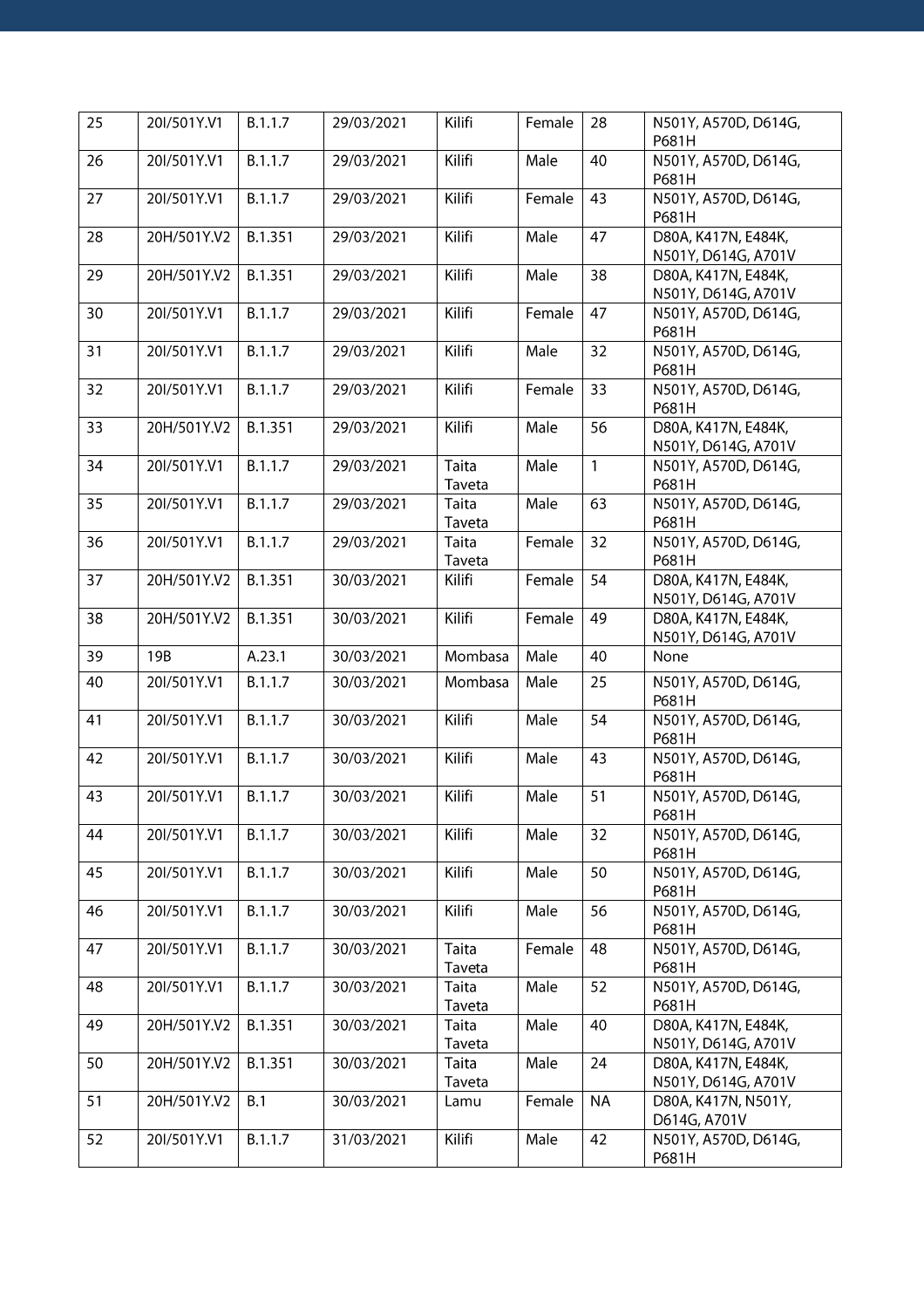| 53 | 20I/501Y.V1 | B.1.1.7 | 31/03/2021 | Kilifi  | Male   | 67             | N501Y, A570D, D614G,<br>P681H              |
|----|-------------|---------|------------|---------|--------|----------------|--------------------------------------------|
| 54 | 20I/501Y.V1 | B.1.1.7 | 31/03/2021 | Kilifi  | Female | 87             | N501Y, A570D, D614G,<br>P681H              |
| 55 | 20I/501Y.V1 | B.1.1.7 | 31/03/2021 | Kilifi  | Female | 33             | N501Y, A570D, D614G,<br>P681H              |
| 56 | 20I/501Y.V1 | B.1.1.7 | 31/03/2021 | Kilifi  | Male   | 38             | N501Y, A570D, D614G,<br>P681H              |
| 57 | 20H/501Y.V2 | B.1.351 | 31/03/2021 | Kilifi  | Female | 51             | D80A, K417N, E484K,<br>N501Y, D614G, A701V |
| 58 | 20I/501Y.V1 | B.1.1.7 | 31/03/2021 | Kilifi  | Male   | 25             | N501Y, A570D, D614G,<br>P681H              |
| 59 | 20H/501Y.V2 | B.1.351 | 31/03/2021 | Kilifi  | Male   | 57             | D80A, K417N, E484K,<br>N501Y, D614G, A701V |
| 60 | 20H/501Y.V2 | B.1.351 | 31/03/2021 | Kilifi  | Male   | 29             | D80A, K417N, E484K,<br>N501Y, D614G, A701V |
| 61 | 20I/501Y.V1 | B.1.1.7 | 31/03/2021 | Kilifi  | Female | 19             | N501Y, A570D, D614G,<br>P681H              |
| 62 | 20I/501Y.V1 | B.1.1.7 | 31/03/2021 | Kilifi  | Female | 43             | N501Y, A570D, D614G,<br>P681H              |
| 63 | 20I/501Y.V1 | B.1.1.7 | 31/03/2021 | Kilifi  | Male   | 40             | N501Y, A570D, D614G,<br>P681H              |
| 64 | 20I/501Y.V1 | B.1.1.7 | 01/04/2021 | Kilifi  | Male   | 56             | N501Y, A570D, D614G,<br>P681H              |
| 65 | 20I/501Y.V1 | B.1.1.7 | 01/04/2021 | Kilifi  | Female | 35             | N501Y, A570D, D614G,<br>P681H              |
| 66 | 20I/501Y.V1 | B.1.1.7 | 01/04/2021 | Kilifi  | Female | 66             | N501Y, A570D, D614G,<br>P681H              |
| 67 | 20I/501Y.V1 | B.1.1.7 | 01/04/2021 | Kilifi  | Male   | 71             | N501Y, A570D, D614G,<br>P681H              |
| 68 | 20I/501Y.V1 | B.1.1.7 | 01/04/2021 | Kilifi  | Male   | $\overline{4}$ | N501Y, A570D, D614G,<br>P681H              |
| 69 | 20I/501Y.V1 | B.1.1.7 | 01/04/2021 | Kilifi  | Female | 38             | N501Y, A570D, D614G,<br>P681H              |
| 70 | 20I/501Y.V1 | B.1.1.7 | 01/04/2021 | Kilifi  | Male   | 34             | N501Y, A570D, D614G,<br>P681H              |
| 71 | 20I/501Y.V1 | B.1.1.7 | 01/04/2021 | Kilifi  | Male   | 36             | N501Y, A570D, D614G,<br>P681H              |
| 72 | 20I/501Y.V1 | B.1.1.7 | 01/04/2021 | Kilifi  | Male   | 38             | N501Y, A570D, D614G,<br>P681H              |
| 73 | 20I/501Y.V1 | B.1.1.7 | 01/04/2021 | Kilifi  | Male   | 43             | N501Y, A570D, D614G,<br>P681H              |
| 74 | 20I/501Y.V1 | B.1.1.7 | 01/04/2021 | Kilifi  | Male   | 28             | N501Y, A570D, D614G,<br>P681H              |
| 75 | 20I/501Y.V1 | B.1.1.7 | 01/04/2021 | Mombasa | Male   | 33             | N501Y, A570D, D614G,<br>P681H              |
| 76 | 20B         | B.1.1   | 01/04/2021 | Mombasa | Na     | 43             | N501Y, D614G                               |
| 77 | 20I/501Y.V1 | B.1.1.7 | 02/04/2021 | Kilifi  | Na     | 49             | N501Y, A570D, D614G,<br>P681H              |
| 78 | 20H/501Y.V2 | B.1.351 | 02/04/2021 | Kilifi  | Male   | 29             | D80A, K417N, N501Y,<br>D614G, A701V        |
| 79 | 20H/501Y.V2 | B.1.351 | 02/04/2021 | Kilifi  | Male   | 36             | D80A, K417N, E484K,<br>N501Y, D614G, A701V |
| 80 | 20B         | B.1.1   | 02/04/2021 | Kwale   | Male   | 41             | N501Y, A570D, D614G                        |
| 81 | 20I/501Y.V1 | B.1.1.7 | 05/04/2021 | Kilifi  | Female | 27             | N501Y, A570D, D614G,<br>P681H              |